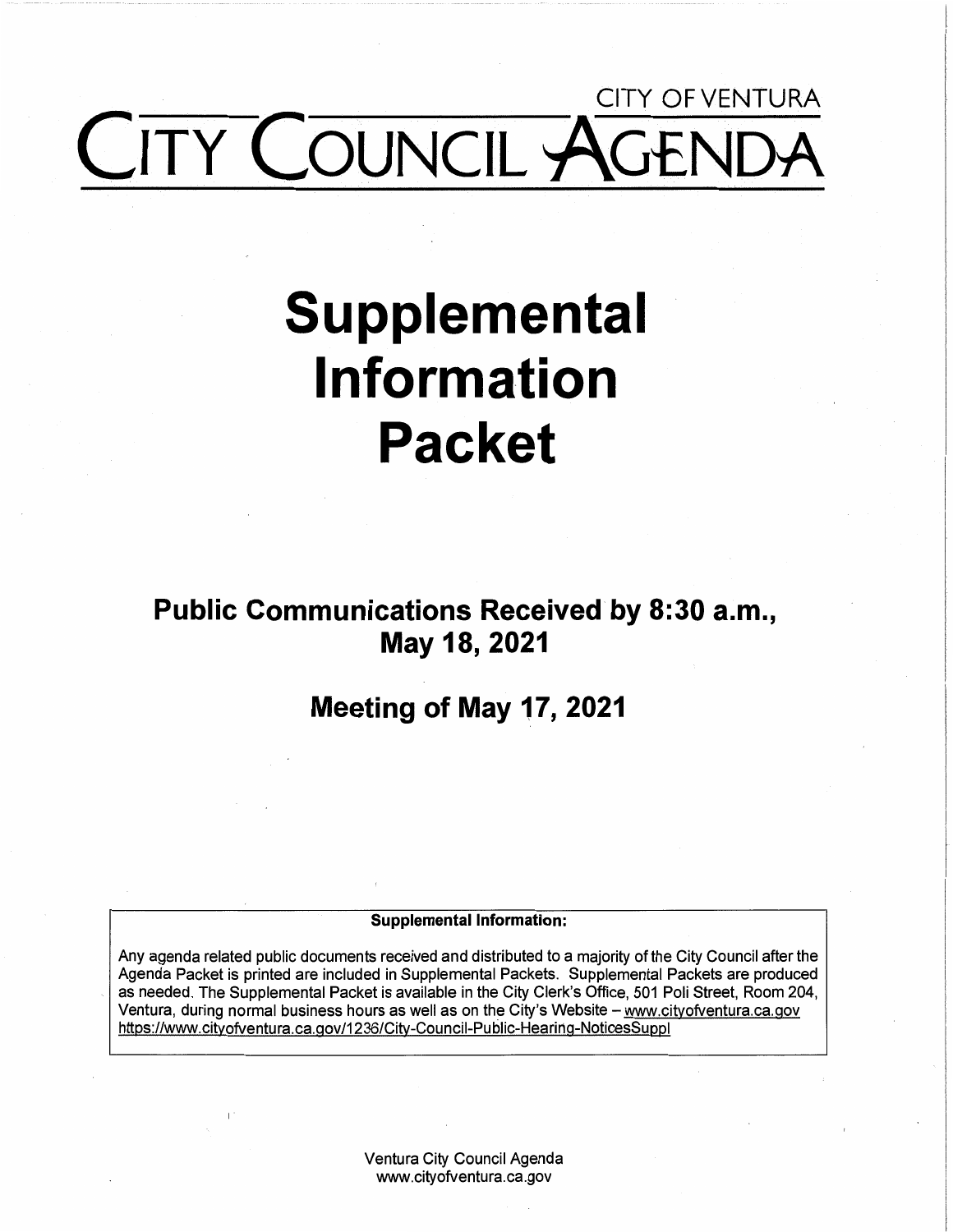# AGENDA ITEM 12A

# PUBLIC HEARING FOR PROPOSED WATER AND WASTEWATER RATES FOR FISCAL YEAR 2022 - 2026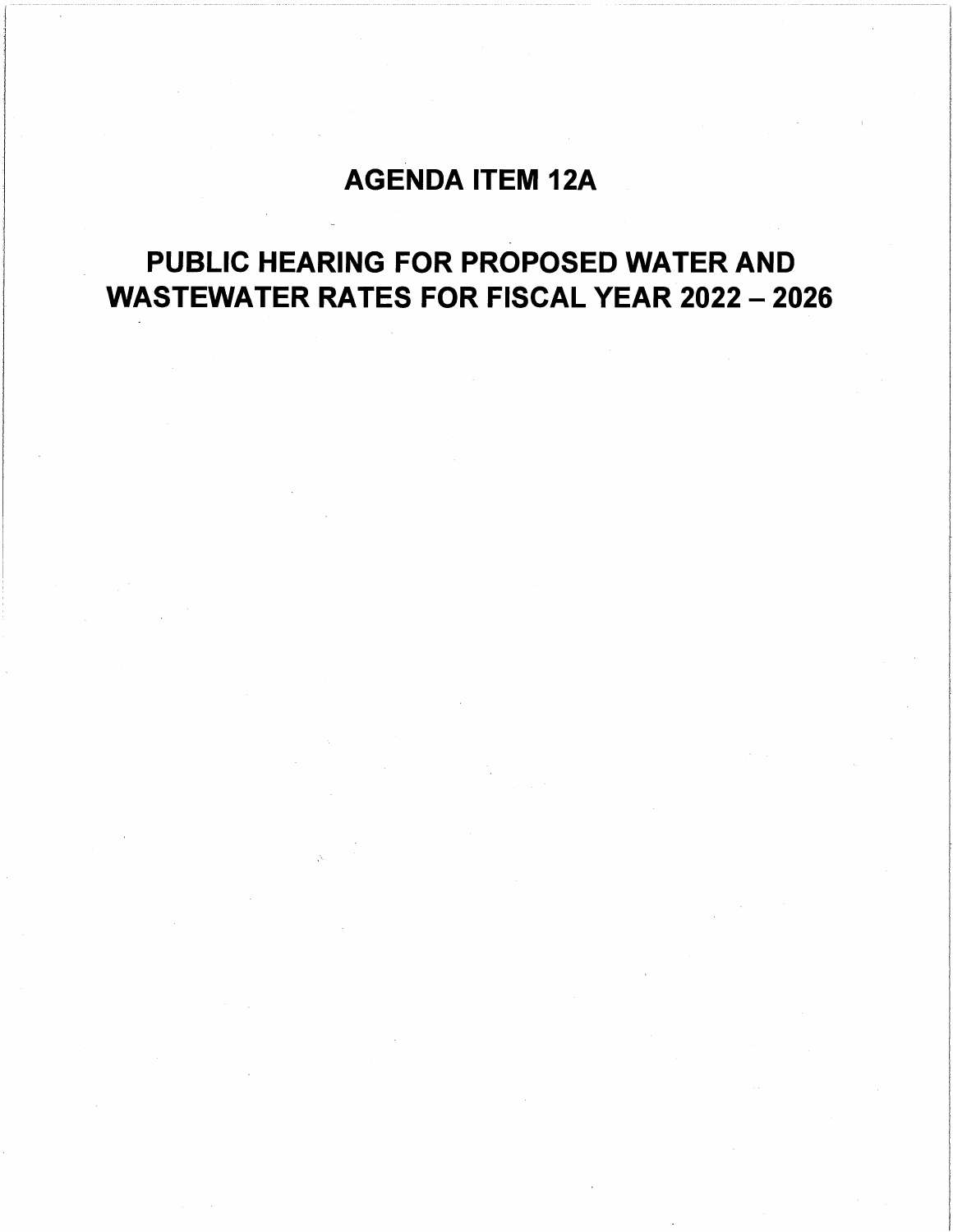**From: Sent: To: Subject:**  noreply@cityofventura.ca.gov Monday, May 17, 2021 5:38 PM City Clerk -EXT- Online Form Submittal: Public Comment Form

# **Public Comment Form**

# Disclosure:

Providing your name/contact information is optional to participate in a Public Meeting. However by providing, it will allow staff to follow-up with you on your item. All emails submitted to any Legislative Body are Public Records. Copies of forms submitted are posted online, with name and contact information redacted. You may only submit one comment form per agenda item. You may submit more than one form per agenda to address additional topics.

## Submission Deadlines:

| <b>Submission Deadlines:</b><br>Submit your Comment Form at least 2 hours prior to the scheduled/posted start<br>time of the meeting, as stated on the posted Agenda. If submitting a comment<br>during a meeting, please submit before the Agenda Item concludes, during a Live<br>Meeting, to be considered part of the record. Select the Legislative/Hearing Body<br>below to ensure your comment is emailed to the correct body. |                                                                                                                                                                                                                                                                                                                                                                                                                                                                    |  |
|---------------------------------------------------------------------------------------------------------------------------------------------------------------------------------------------------------------------------------------------------------------------------------------------------------------------------------------------------------------------------------------------------------------------------------------|--------------------------------------------------------------------------------------------------------------------------------------------------------------------------------------------------------------------------------------------------------------------------------------------------------------------------------------------------------------------------------------------------------------------------------------------------------------------|--|
| Name                                                                                                                                                                                                                                                                                                                                                                                                                                  | Jim Ackerman                                                                                                                                                                                                                                                                                                                                                                                                                                                       |  |
| <b>Address</b>                                                                                                                                                                                                                                                                                                                                                                                                                        |                                                                                                                                                                                                                                                                                                                                                                                                                                                                    |  |
| <b>Phone Number</b>                                                                                                                                                                                                                                                                                                                                                                                                                   |                                                                                                                                                                                                                                                                                                                                                                                                                                                                    |  |
| <b>Email Address</b>                                                                                                                                                                                                                                                                                                                                                                                                                  |                                                                                                                                                                                                                                                                                                                                                                                                                                                                    |  |
| Select Legislative/Hearing<br>Body                                                                                                                                                                                                                                                                                                                                                                                                    | <b>City Council</b>                                                                                                                                                                                                                                                                                                                                                                                                                                                |  |
| <b>Meeting Date</b>                                                                                                                                                                                                                                                                                                                                                                                                                   | 5/17/2021                                                                                                                                                                                                                                                                                                                                                                                                                                                          |  |
| Select a Topic:                                                                                                                                                                                                                                                                                                                                                                                                                       | <b>Public Comments</b>                                                                                                                                                                                                                                                                                                                                                                                                                                             |  |
| Recommendation                                                                                                                                                                                                                                                                                                                                                                                                                        | <b>Support Recommendation</b>                                                                                                                                                                                                                                                                                                                                                                                                                                      |  |
| <b>Written Comments</b>                                                                                                                                                                                                                                                                                                                                                                                                               | As a new member of the Water Commission, I am here to voice<br>my support for the Ventura Water rate increase. The time and<br>effort the Commission has taken to ensure the future of our<br>water supply at a fair and equitable cost to it's customers is the<br>result of many hours research and discussion. You all are well<br>aware of our commitment to Ventura Water Pure and the State<br>Water Interconnect and how critical it is to our rate payers. |  |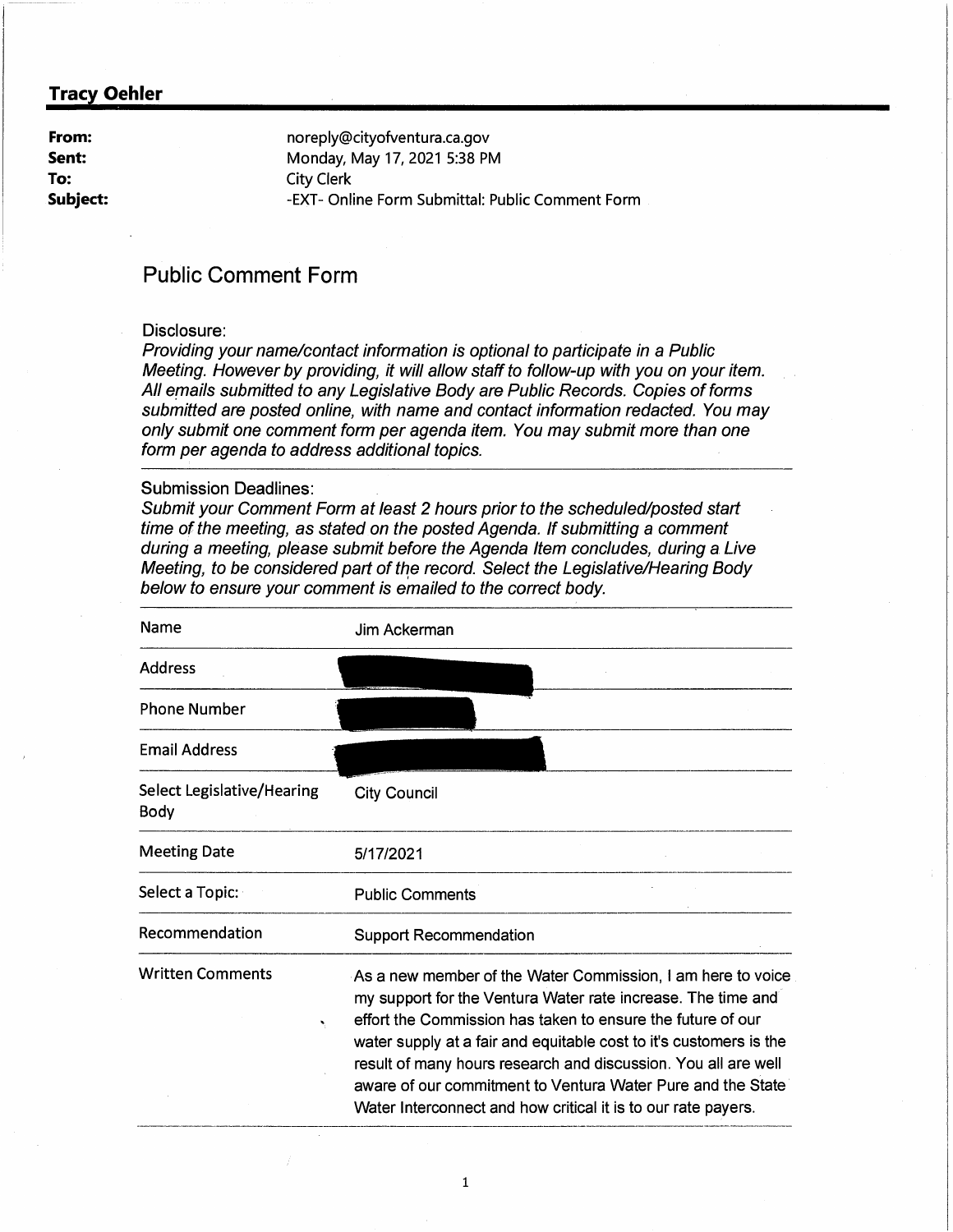**From: Sent: To: Subject:** 

noreply@cityofventura.ca.gov Monday, May 17, 2021 8:00 PM City Clerk -EXT- Online Form Submittal: Public Comment Form

# **Public Comment Form**

## Disclosure:

Providing your name/contact information is optional to participate in a Public Meeting. However by providing, it will allow staff to follow-up with you on your item. All emails submitted to any Legislative Body are Public Records. Copies of forms submitted are posted online, with name and contact information redacted. You may only submit one comment form per agenda item. You may submit more than one form per agenda to address additional topics.

#### Submission Deadlines:

| Name                               | Adam Lee Nelson                                                                                                                                                                                                                                                                                                                                                                      |
|------------------------------------|--------------------------------------------------------------------------------------------------------------------------------------------------------------------------------------------------------------------------------------------------------------------------------------------------------------------------------------------------------------------------------------|
| Address.                           |                                                                                                                                                                                                                                                                                                                                                                                      |
| <b>Phone Number</b>                |                                                                                                                                                                                                                                                                                                                                                                                      |
| <b>Email Address</b>               |                                                                                                                                                                                                                                                                                                                                                                                      |
| Select Legislative/Hearing<br>Body | <b>City Council</b>                                                                                                                                                                                                                                                                                                                                                                  |
| <b>Meeting Date</b>                | 5/17/2021                                                                                                                                                                                                                                                                                                                                                                            |
| Select a Topic:                    | Agenda Item Number/Topic                                                                                                                                                                                                                                                                                                                                                             |
| Agenda Item Number/Topic           | 12A Proposed Water & Wastewater Rates                                                                                                                                                                                                                                                                                                                                                |
| Recommendation                     | <b>Support Recommendation</b>                                                                                                                                                                                                                                                                                                                                                        |
| <b>Written Comments</b>            | My wife and I support the increases as we recognize Ventura<br>needs to invest for the future. For far too long, Ventura has<br>abstained from investments across the board and as a recent<br>new homeowner the impacts are obvious. No one likes to pay<br>more, but we must secure the city's future infrastructure and<br>support the necessary housing stock growth. Thank you. |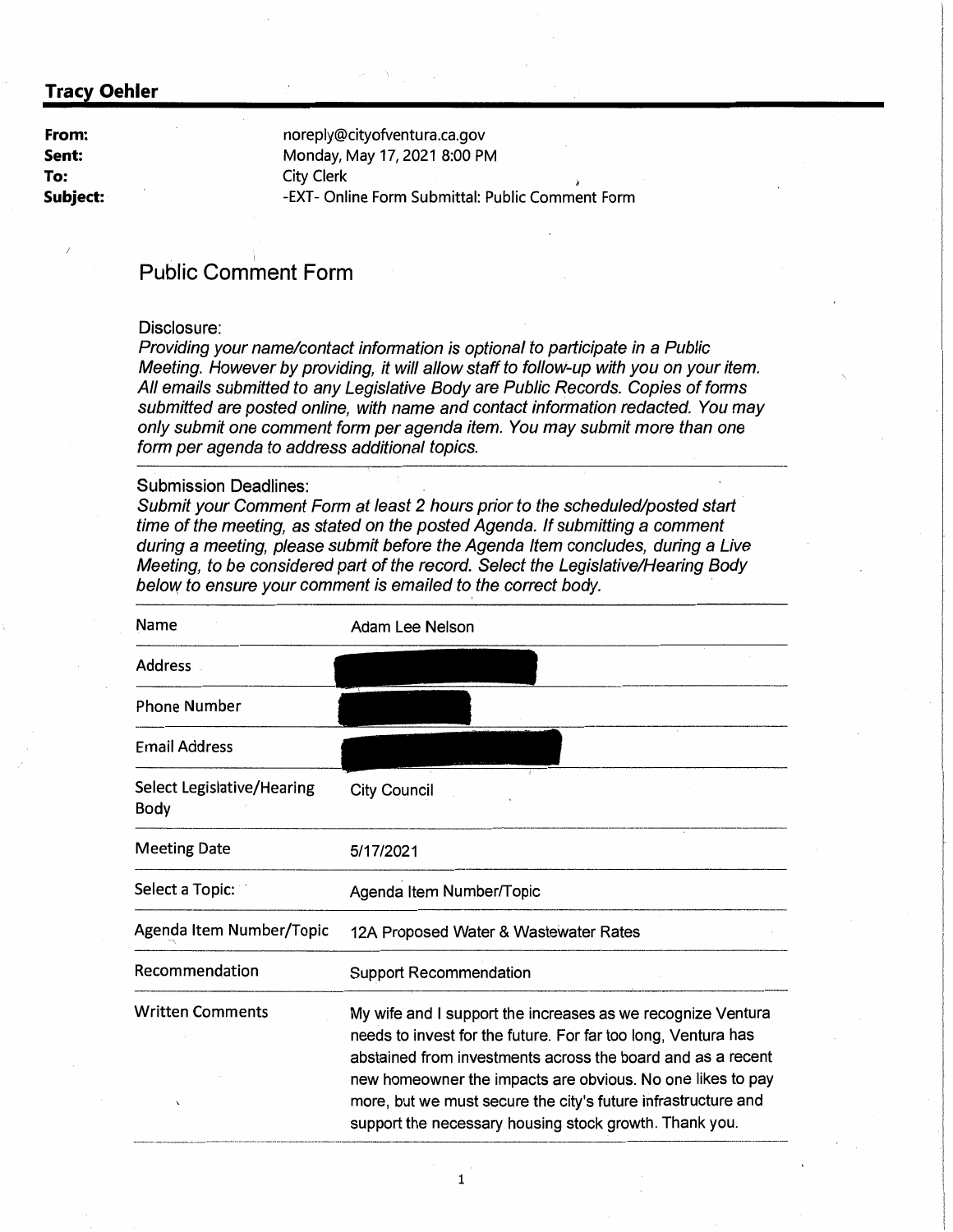# AGENDA ITEM 13A

# FISCAL YEAR 2021-22 BUDGET WORKSHOP #2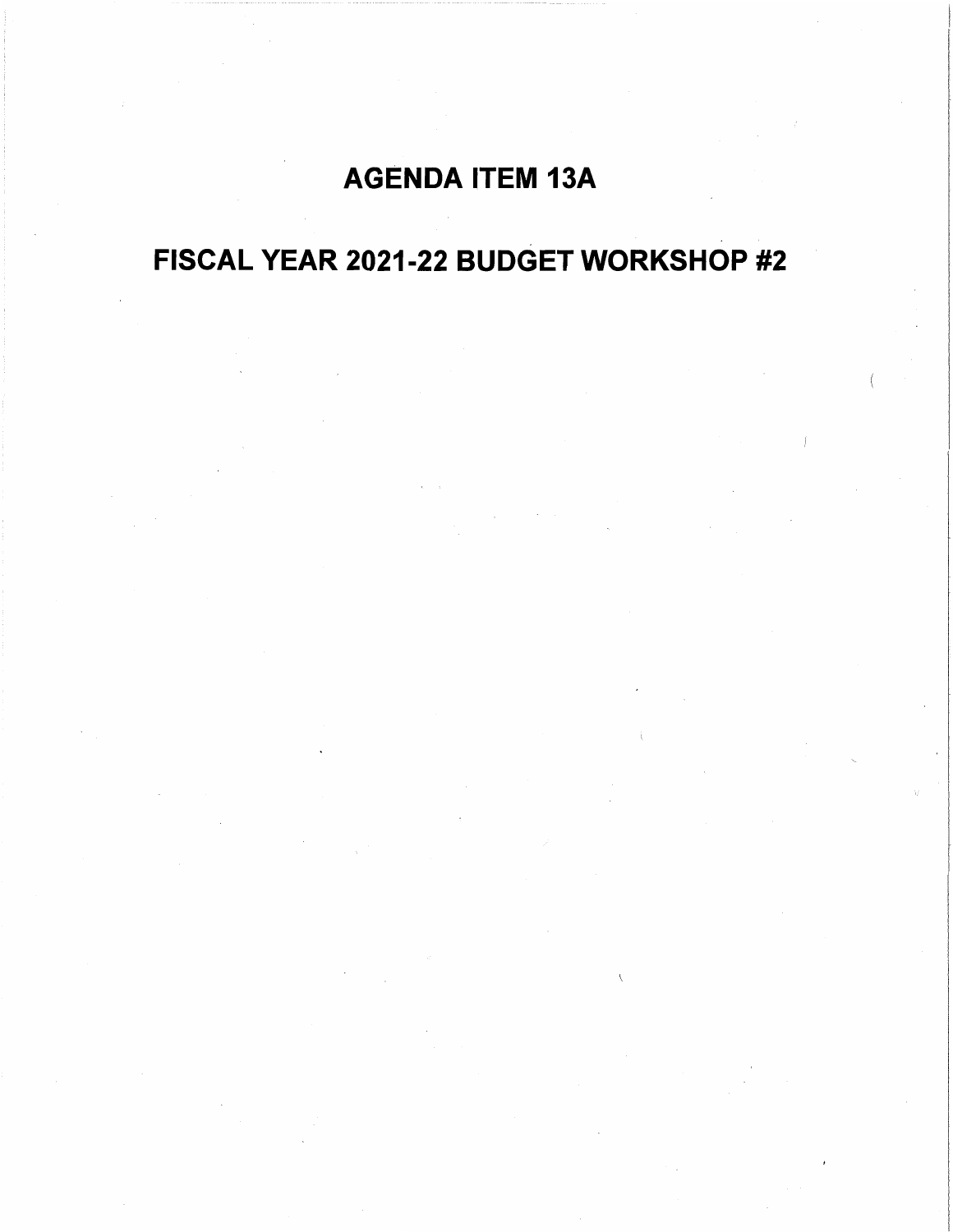**From: Sent: To: Subject:**  noreply@cityofventura.ca.gov Monday, May 17, 2021 5:30 PM City Clerk -EXT- Online Form Submittal: Public Comment Form

# **Public Comment Form**

## Disclosure:

Providing your name/contact information is optional to participate in a Public Meeting. However by providing, it will allow staff to follow-up with you on your item. All emails submitted to any Legislative Body are Public Records. Copies of forms submitted are posted online, with name and contact information redacted. You may only submit one comment form per agenda item. You may submit more than one form per agenda to address additional topics.

#### Submission Deadlines:

Submit your Comment Form at least 2 hours prior to the scheduled/posted start time of the meeting, as stated on the posted Agenda. If submitting a comment during a meeting, please submit before the Agenda Item concludes, during a Live Meeting, to be considered part of the record. Select the Legislative/Hearing Body below to ensure your comment is emailed to the correct body.

| Name                                             | Rebecca Albarran                                                                                                                                                                                                                                                                                                                                                           |
|--------------------------------------------------|----------------------------------------------------------------------------------------------------------------------------------------------------------------------------------------------------------------------------------------------------------------------------------------------------------------------------------------------------------------------------|
| Address                                          | Field not completed.                                                                                                                                                                                                                                                                                                                                                       |
| <b>Phone Number</b>                              |                                                                                                                                                                                                                                                                                                                                                                            |
| <b>Email Address</b>                             |                                                                                                                                                                                                                                                                                                                                                                            |
| <b>Select Legislative/Hearing</b><br><b>Body</b> | <b>City Council</b>                                                                                                                                                                                                                                                                                                                                                        |
| <b>Meeting Date</b>                              | 5/17/2021                                                                                                                                                                                                                                                                                                                                                                  |
| Select a Topic:                                  | Agenda Item Number/Topic                                                                                                                                                                                                                                                                                                                                                   |
| Agenda Item Number/Topic                         | 13A                                                                                                                                                                                                                                                                                                                                                                        |
| Recommendation                                   | <b>Against Recommendation</b>                                                                                                                                                                                                                                                                                                                                              |
| <b>Written Comments</b>                          | COVID has taken a huge toll on the average Ventura Resident,<br>many are currently struggling to afford rent, severely cost-<br>burdened and living in overcrowded conditions. Priorities<br>should not be on a gold course, they should be on people.<br>We'd like to encourage council members to direct some of<br>these one-time monies directly to affordable housing |

1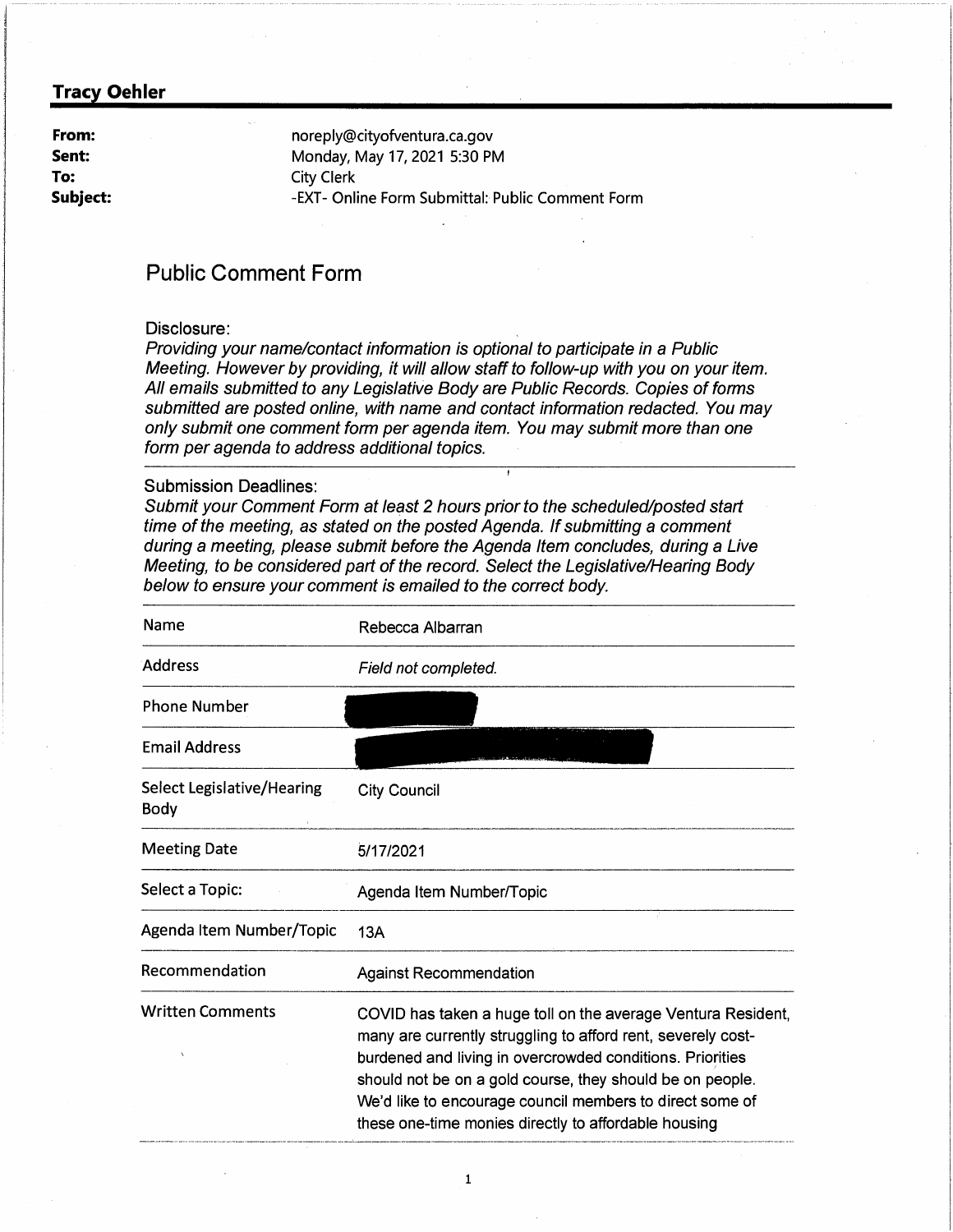production for Low-income households, rental assistance, vouchers for unhoused individuals, and a rent allowance for the most vulnerable residents living at poverty level.

Upload Files

Field not completed.

Email not displaying correctly? View it in your browser.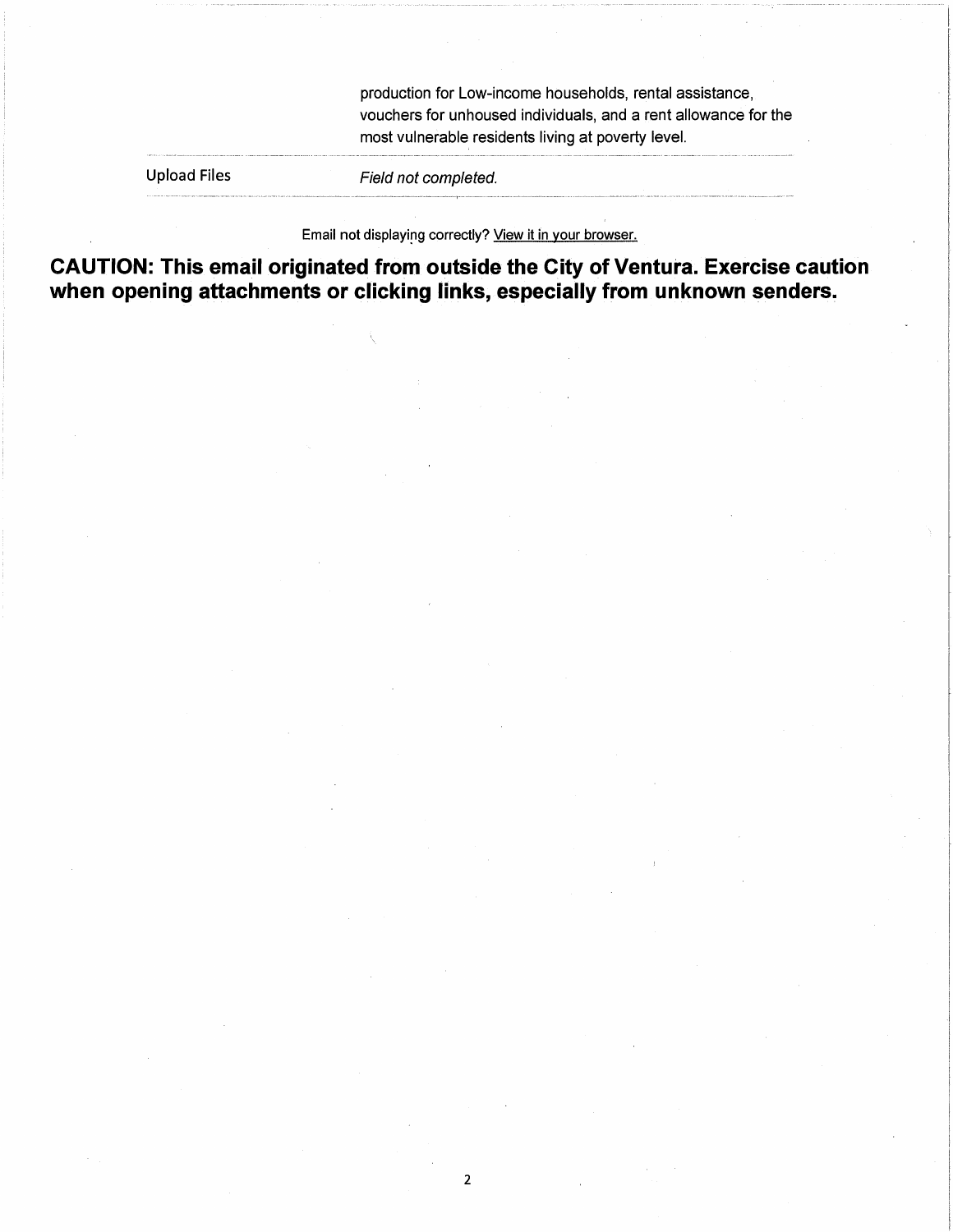**From: Sent: To: Subject:** 

noreply@cityofventura.ca.gov Monday, May 17, 2021 5:40 PM City Clerk -EXT- Online Form Submittal: Public Comment Form

# **Public Comment Form**

# Disclosure:

Providing your name/contact information is optional to participate in a Public Meeting. However by providing, it will allow staff to follow-up with you on your item. All emails submitted to any Legislative Body are Public Records. Copies of forms submitted are posted online, with name and contact information redacted. You may only submit one comment form per agenda item. You may submit more than one form per agenda to address additional topics.

#### Submission Deadlines:

| <b>Name</b>                        | Marleny Albarran                                                                                                                                                                                                                                                                                                                                                                              |
|------------------------------------|-----------------------------------------------------------------------------------------------------------------------------------------------------------------------------------------------------------------------------------------------------------------------------------------------------------------------------------------------------------------------------------------------|
| Address                            | Field not completed.                                                                                                                                                                                                                                                                                                                                                                          |
| <b>Phone Number</b>                | Field not completed.                                                                                                                                                                                                                                                                                                                                                                          |
| <b>Email Address</b>               |                                                                                                                                                                                                                                                                                                                                                                                               |
| Select Legislative/Hearing<br>Body | <b>City Council</b>                                                                                                                                                                                                                                                                                                                                                                           |
| <b>Meeting Date</b>                | 5/17/2021                                                                                                                                                                                                                                                                                                                                                                                     |
| Select a Topic:                    | Agenda Item Number/Topic                                                                                                                                                                                                                                                                                                                                                                      |
| Agenda Item Number/Topic           | 13a                                                                                                                                                                                                                                                                                                                                                                                           |
| Recommendation                     | Against Recommendation                                                                                                                                                                                                                                                                                                                                                                        |
| <b>Written Comments</b>            | I am asking that the City of Ventura take the allocation of these<br>one time funds 19 MILLION and 8 MILLION seriously! We have<br>a housing crisis in this city, unhoused folks roaming the streets.<br>Young people barely able to make ends meet, family struggling<br>to stay housed. I am asking you to use the money to fund<br>affordable development projects, rental assistance, and |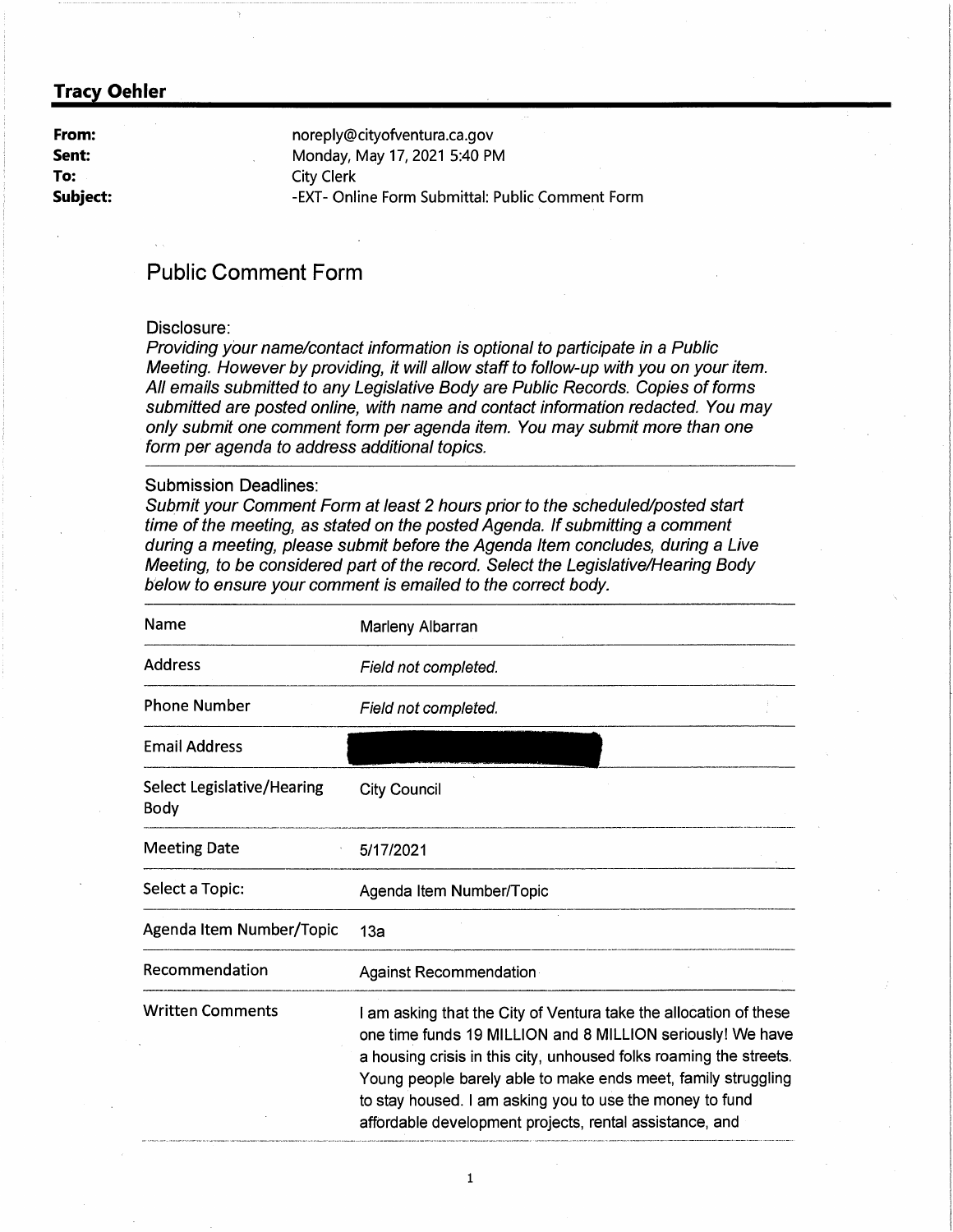emergency housing vouchers. Its wasteful and neglectful to spend money on parking lots and golfing renovations, when you have residents sleeping on the streets.

Upload Files

Field not completed.

Email not displaying correctly? View it in your browser.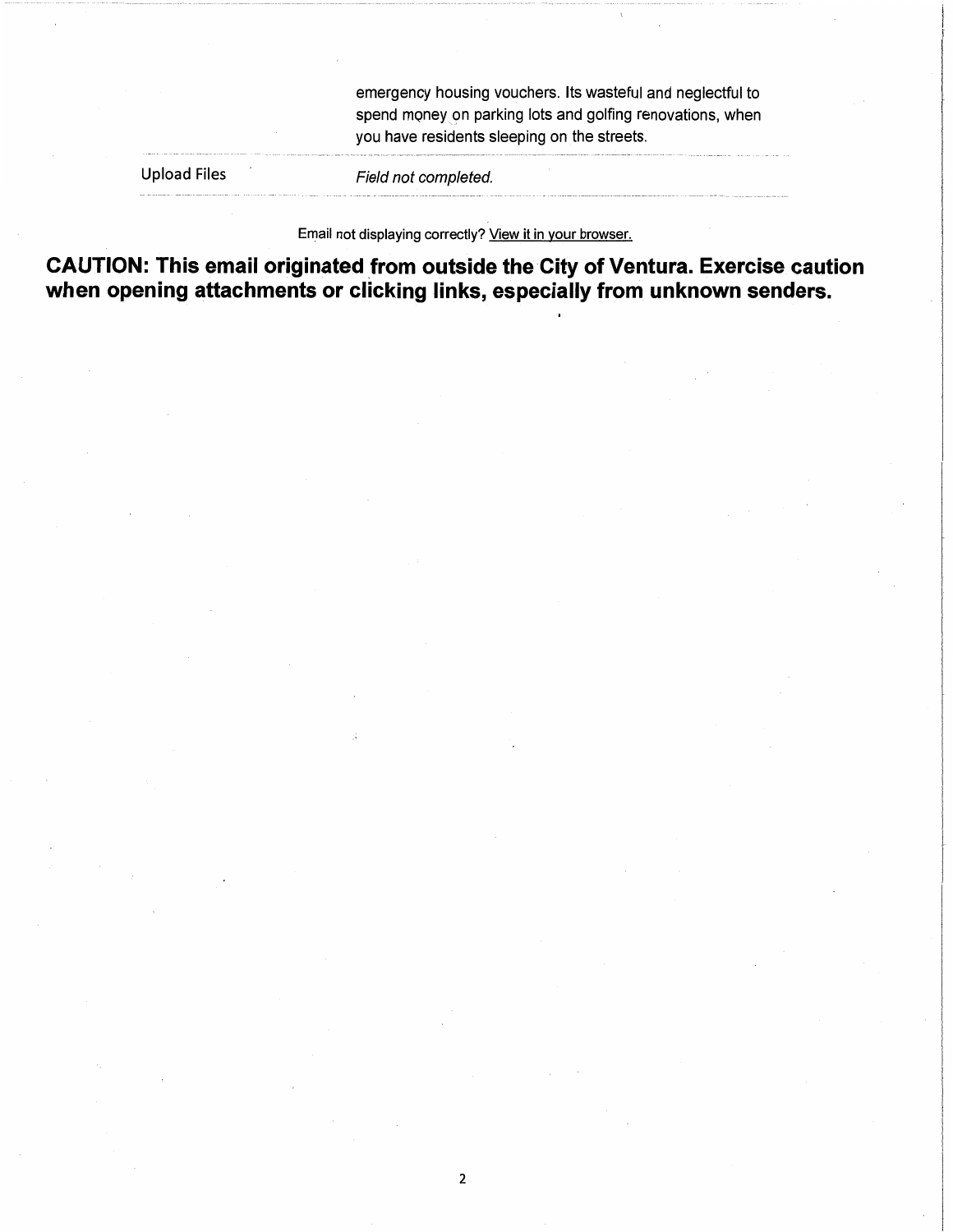**From: Sent: To: Subject:** 

noreply@cityofventura.ca.gov Monday, May 17, 2021'5:49 PM City Clerk -EXT- Online Form Submittal: Public Comment Form

# **Public Comment Form**

## Disclosure:

Providing your name/contact information is optional to participate in a Public Meeting. However by providing, it will allow staff to follow-up with you on your item. All emails submitted to any Legislative Body are Public Records: Copies of forms submitted are posted online, with name and contact information redacted. You may only submit one comment form per agenda item. You may submit more than one form per agenda to address additional topics.

#### Submission Deadlines:

| Name                               | Margarita                                                                                                                                                                                                                                                                                                          |
|------------------------------------|--------------------------------------------------------------------------------------------------------------------------------------------------------------------------------------------------------------------------------------------------------------------------------------------------------------------|
| <b>Address</b>                     | Field not completed.                                                                                                                                                                                                                                                                                               |
| <b>Phone Number</b>                | Field not completed.                                                                                                                                                                                                                                                                                               |
| <b>Email Address</b>               | Field not completed.                                                                                                                                                                                                                                                                                               |
| Select Legislative/Hearing<br>Body | <b>City Council</b>                                                                                                                                                                                                                                                                                                |
| <b>Meeting Date</b>                | 5/17/2021                                                                                                                                                                                                                                                                                                          |
| Select a Topic:                    | Agenda Item Number/Topic                                                                                                                                                                                                                                                                                           |
| Agenda Item Number/Topic           | 13а                                                                                                                                                                                                                                                                                                                |
| Recommendation                     | <b>Against Recommendation</b>                                                                                                                                                                                                                                                                                      |
| <b>Written Comments</b>            | Durante estos tiempos de COVID19 muchos residentes de la<br>ciudad de Ventura han sido afectados, y con el dinero que la<br>ciudad va recibir yo les pido que lo usen para asister a las<br>personas mas necesitadas con el pago de rentas. Es<br>importante que esta ciudad de prioridad a la gente sin hogar, la |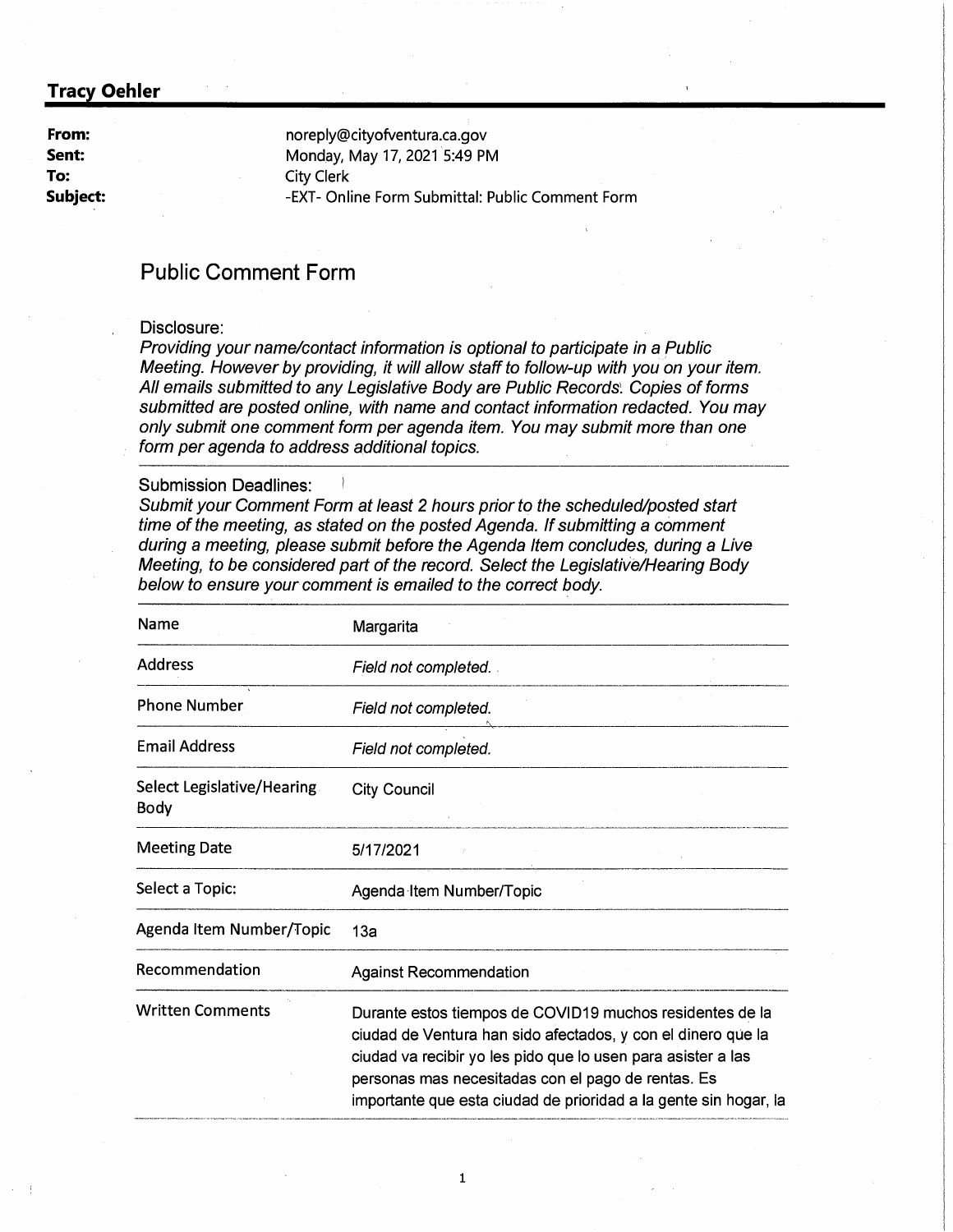gente apunto de perder su hogar, y los que apenas pueden pagar renta.

Upload Files

Field not completed.

Email not displaying correctly? View it in your browser.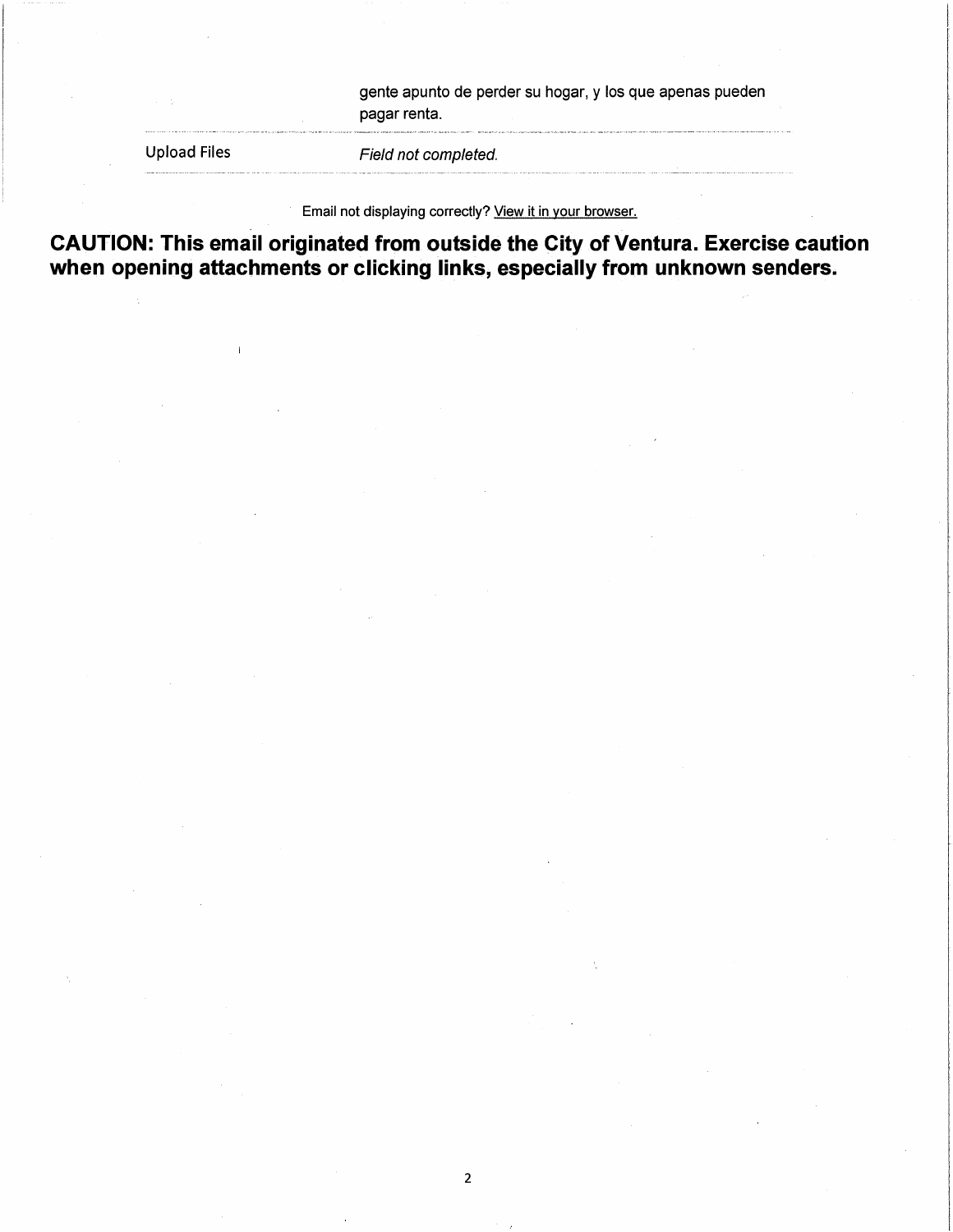**From: Sent: To: Subject:**  noreply@cityofventura.ca.gov Monday, May 17, 2021 5:57 PM City Clerk -EXT- Online Form Submittal: Public Comment Form

# **Public Comment Form**

# Disclosure:

Providing your name/contact information is optional to participate in a Public Meeting. However by providing, it will allow staff to follow-up with you on your item. All emails submitted to any Legislative Body are Public Records. Copies of forms submitted are posted online, with name and contact information redacted. You may only submit one comment form per agenda item. You may submit more than one form per agenda to address additional topics.

#### Submission Deadlines:

Submit your Comment Form at least 2 hours prior to the scheduled/posted start time of the meeting, as stated on the posted Agenda. If submitting a comment during a meeting, please submit before the Agenda Item concludes, during a Live Meeting, to be considered part of the record. Select the Legislative/Hearing Body below to ensure your comment is emailed to the correct body.

| Name                               | Abigail                                                                                                                                                                                                                                                                                                                                                                                            |
|------------------------------------|----------------------------------------------------------------------------------------------------------------------------------------------------------------------------------------------------------------------------------------------------------------------------------------------------------------------------------------------------------------------------------------------------|
| <b>Address</b>                     | Field not completed.                                                                                                                                                                                                                                                                                                                                                                               |
| <b>Phone Number</b>                | Field not completed.                                                                                                                                                                                                                                                                                                                                                                               |
| <b>Email Address</b>               | Field not completed.                                                                                                                                                                                                                                                                                                                                                                               |
| Select Legislative/Hearing<br>Body | <b>City Council</b>                                                                                                                                                                                                                                                                                                                                                                                |
| <b>Meeting Date</b>                | 5/17/2021                                                                                                                                                                                                                                                                                                                                                                                          |
| Select a Topic:                    | Agenda Item Number/Topic                                                                                                                                                                                                                                                                                                                                                                           |
| Agenda Item Number/Topic           | 13а                                                                                                                                                                                                                                                                                                                                                                                                |
| Recommendation                     | <b>Against Recommendation</b>                                                                                                                                                                                                                                                                                                                                                                      |
| <b>Written Comments</b>            | Hello City Council of Ventura. I am asking you to reconsider<br>how you will be using these one time sources of funding.<br>Please prioritize people, prioritize the most vulnerable residents<br>of Ventura. Its neglectful to use monies on beautification and<br>parking lots, when you have unhoused people through the city.<br>You have residents struggling and living in cars, sleeping on |
|                                    |                                                                                                                                                                                                                                                                                                                                                                                                    |

1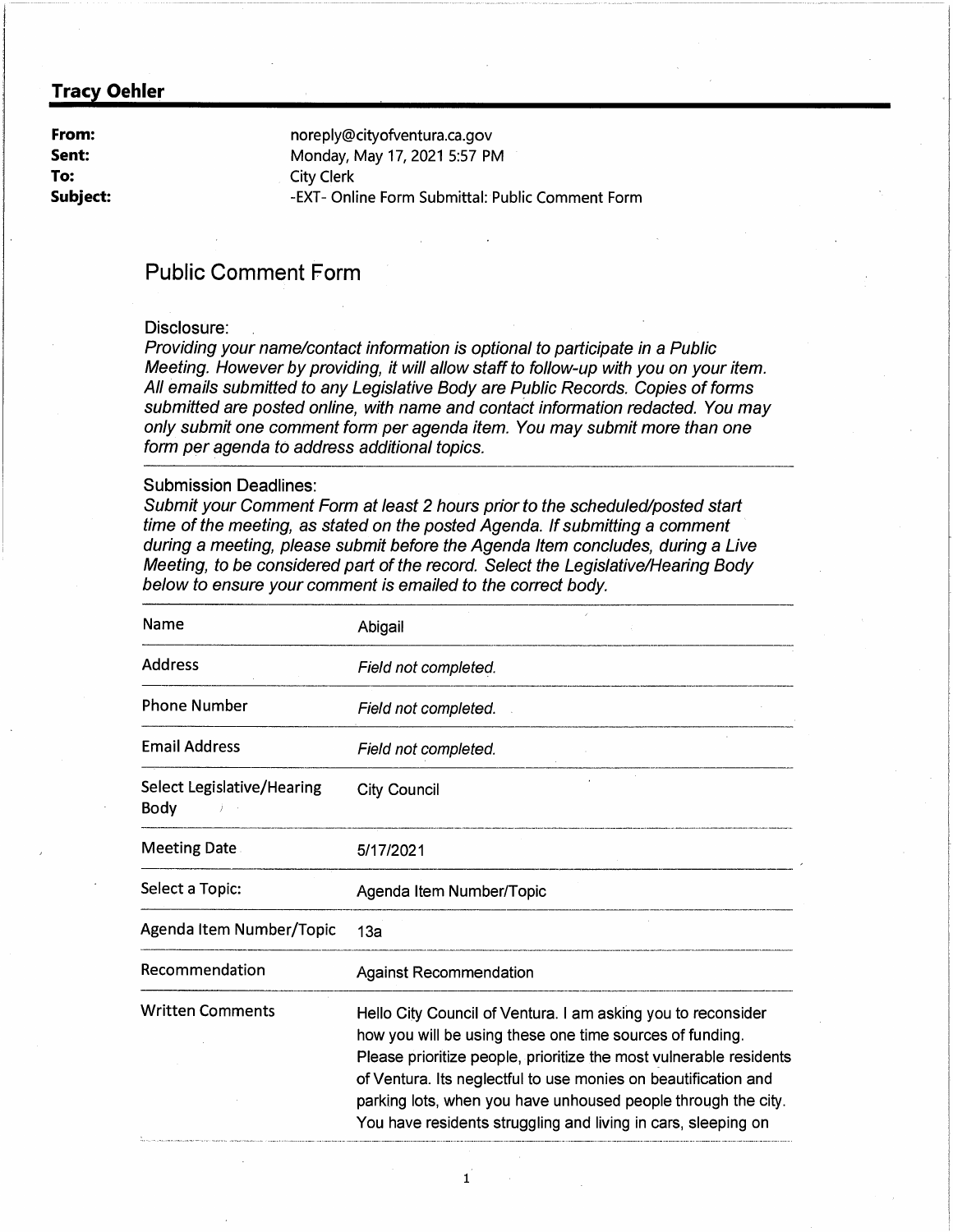the ground. Please use this money to fund affordable housing developments, rental assistance, housing vouchers, and to build another permanent shelter.

Upload Files

Field not completed.

Email not displaying correctly? View it in your browser.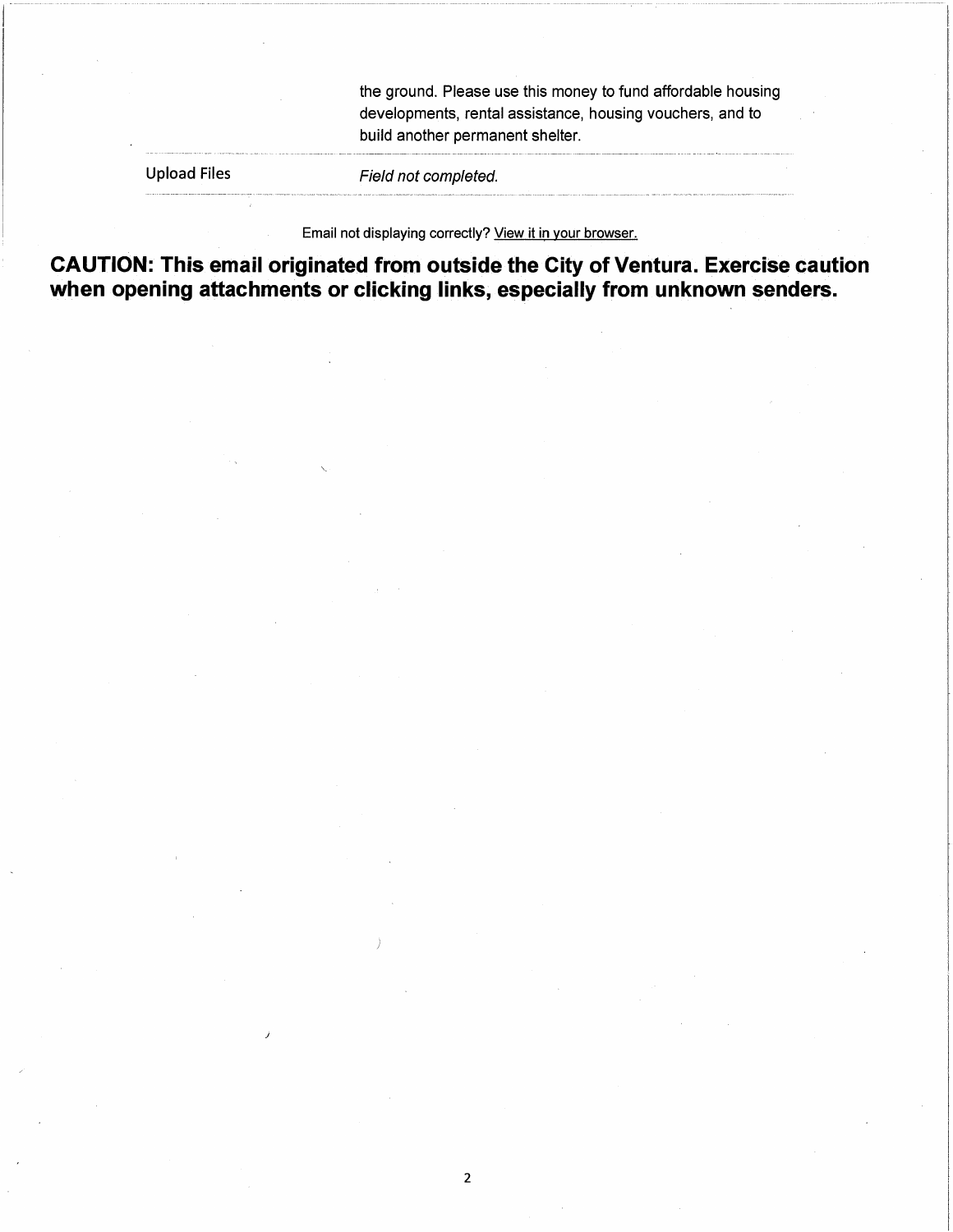**From: Sent: To: Subject:**  noreply@cityofventura.ca.gov Monday, May 17, 2021 6:42 PM City Clerk -EXT- Online Form Submittal: Public Comment Form

# **Public Comment Form**

## Disclosure:

Providing your name/contact information is optional to participate in a Public Meeting. However by providing, it will allow staff to follow-up with you on your item. All emails submitted to any Legislative Body are Public Records. Copies of forms submitted are posted online, with name and contact information redacted. You may only submit one comment form per agenda item. You may submit more than one form per agenda to address additional topics.

#### **Submission Deadlines:**

| Name                               | Jackson Piper                                                                                                                                                                                                                                                                                                                                                                |
|------------------------------------|------------------------------------------------------------------------------------------------------------------------------------------------------------------------------------------------------------------------------------------------------------------------------------------------------------------------------------------------------------------------------|
| <b>Address</b>                     | Newbury Park, CA 91320                                                                                                                                                                                                                                                                                                                                                       |
| <b>Phone Number</b>                |                                                                                                                                                                                                                                                                                                                                                                              |
| <b>Email Address</b>               |                                                                                                                                                                                                                                                                                                                                                                              |
| Select Legislative/Hearing<br>Body | City Council                                                                                                                                                                                                                                                                                                                                                                 |
| <b>Meeting Date</b>                | 5/17/2021                                                                                                                                                                                                                                                                                                                                                                    |
| Select a Topic:                    | Agenda Item Number/Topic                                                                                                                                                                                                                                                                                                                                                     |
| Agenda Item Number/Topic           | 13A                                                                                                                                                                                                                                                                                                                                                                          |
| Recommendation                     | <b>Against Recommendation</b>                                                                                                                                                                                                                                                                                                                                                |
| <b>Written Comments</b>            | COVID relief funding should go to those most heavily burdened<br>by the pandemic and the economic shutdowns. Ventura's<br>homeless and low income residents were suffering before the<br>pandemic even started, and have suffered worse since. Please<br>allocate funding from the American Rescue Plan towards<br>housing the city's unhoused residents and stabilizing the |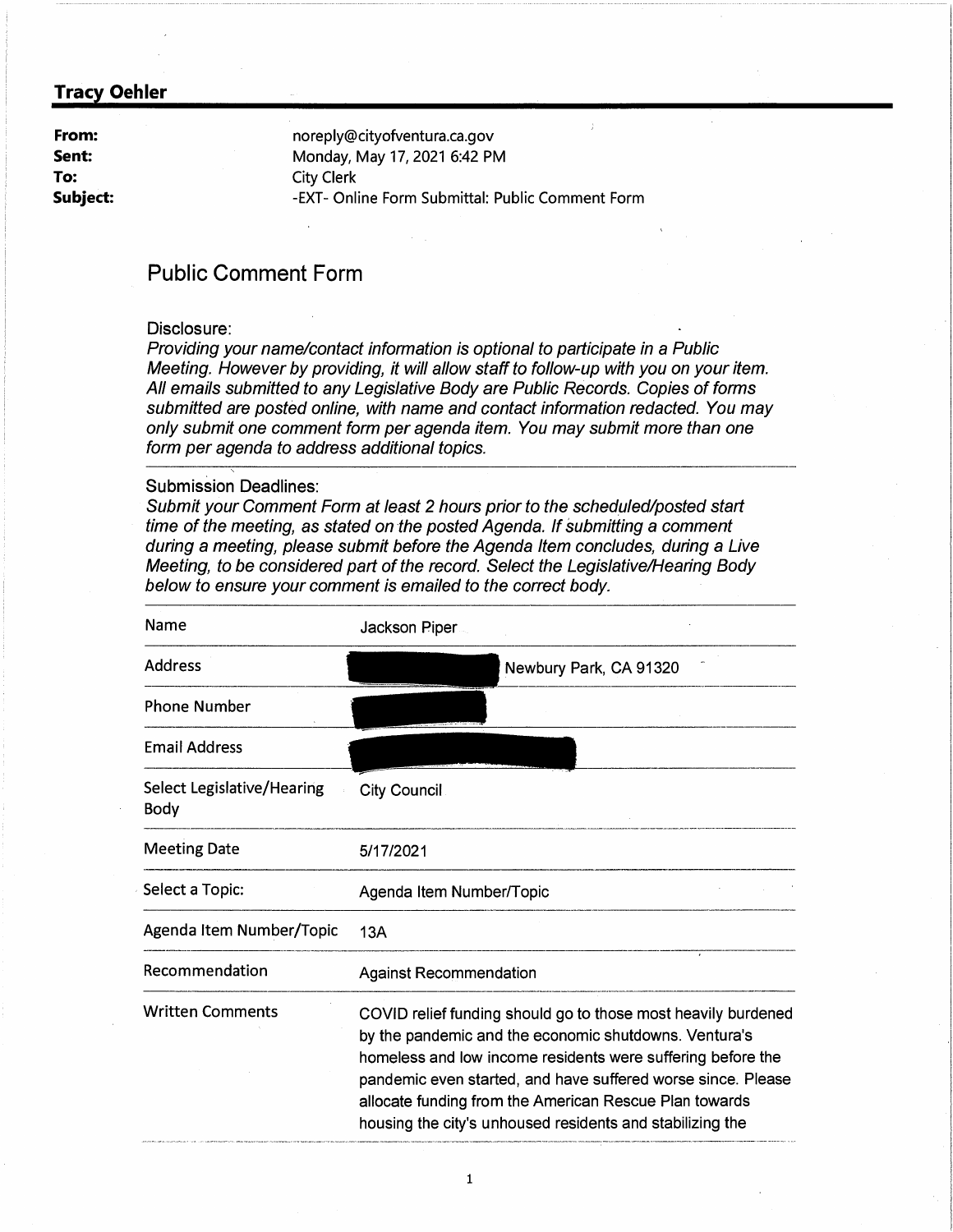situation for low-income renters throughout the City of Ventura.

Jackson Piper **VCYIMBY** 

Upload Files

-------------··-------

Field not completed.

Email not displaying correctly? View it in your browser.